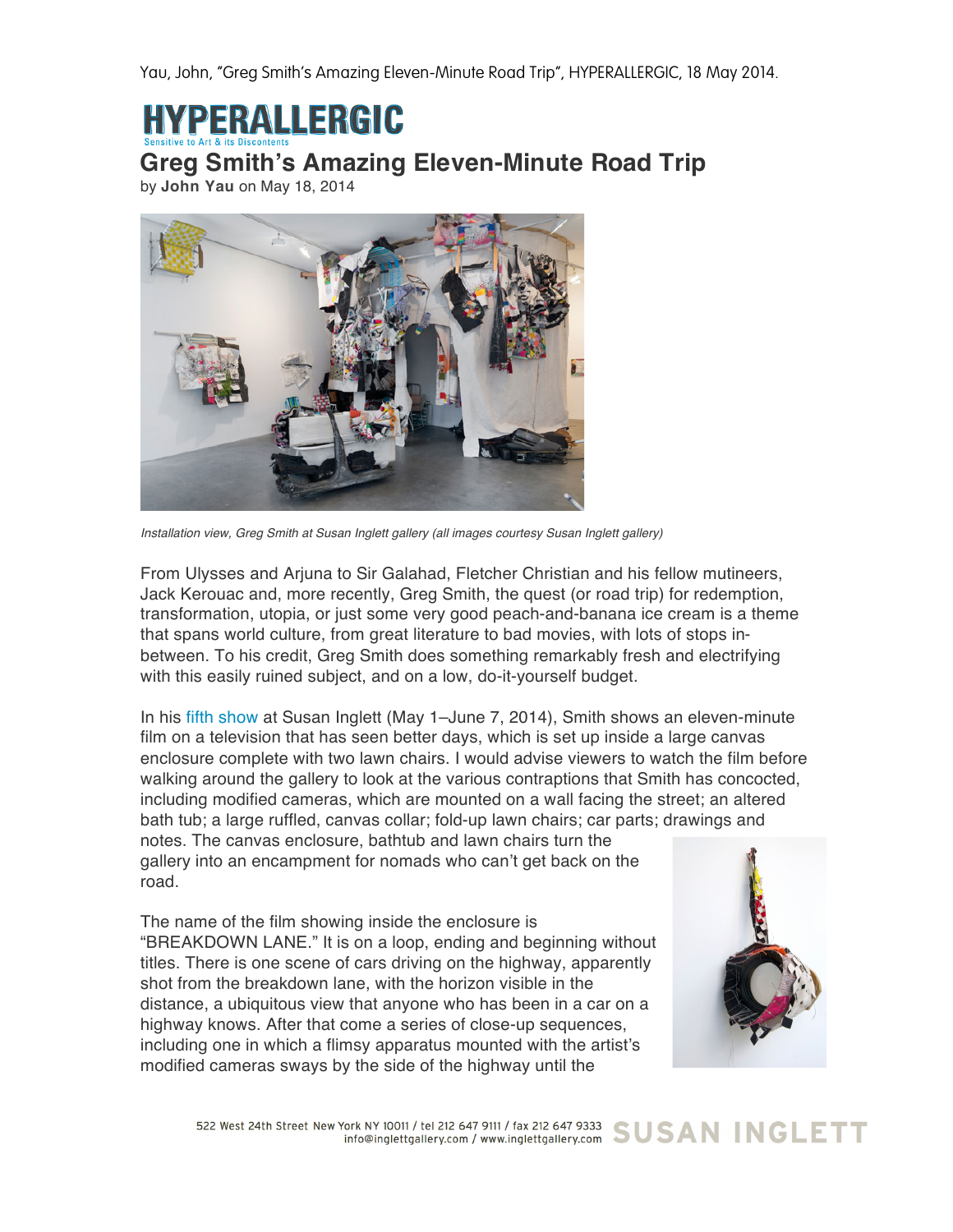currents stirred up by the cars going by knocks it backwards, and it topples over like a cartoon character.

In another sequence, we see Smith sitting in a bathtub full of water, which is installed inside the car. He is facing the back of the car and wearing a huge canvas neck ruff. The ruff emphasizes the position of his head above the water, while the rest of his body is immersed in it. As an extension of his body, the ruff also expands toward the horizon that he will never reach. The viewer assumes the role of the invisible person (or camera) in the car with him.

Smith has a field day with the underlying narrative structure of quest literature and movies, which is customarily composed of a series of loosely linked episodes in which the hero must overcome



an obstacle or pass a test. A number of scenes focus on the construction of this improbable car. Nearly all of them are filmed up-close, infusing a claustrophobic air into much of the film, which is the opposite of what you'd expect in a road movie. This feeling of being hemmed in is heightened when the camera focuses on Smith sitting in the bathtub or when you see an otherwise unexplained tow truck out the front windshield that is so close that it must be in the act of pulling you somewhere.

There is one beautiful sequence in which we seem to be inside the car watching the traffic go by, but the scene is actually a pre-shot video image projected on a flimsy piece of cloth. There are little moments like this scattered throughout the film. Smith never lingers too long over them because he is not interested in showing off. Every scene feels tight and perfectly cropped.



In addition to the masterful things that Smith does with the camera, there are the loopy and hair-raising ones he does in front of the camera. At one point, he uses a stick with a gripper on one end to control the steering wheel as he drives while facing backward. The viewer is stuck inside the car with him, an almost unwilling passenger. At the same time, the camera shows you neither what he is looking at to prevent the car from veering out of control (there are video monitors in

the rear of the vehicle), nor the highway outside. We literally and metaphorically don't know where we are in relation to reality. The camera never backs away, never satisfies us with a panoramic view, never travels alongside the car as it moves through the landscape. Now part of this might be because Smith doesn't have the resources of a Matthew Barney (substitute: big studio and lots of assistants), but that seems one of the residual points of the film. You don't need money to be a genius or even very good. I could watch a Smith film any day and would never feel as if I had been hit over the head with a bag of profundity or subjected to the preening of a showoff armed with expensive materials and willing participants.